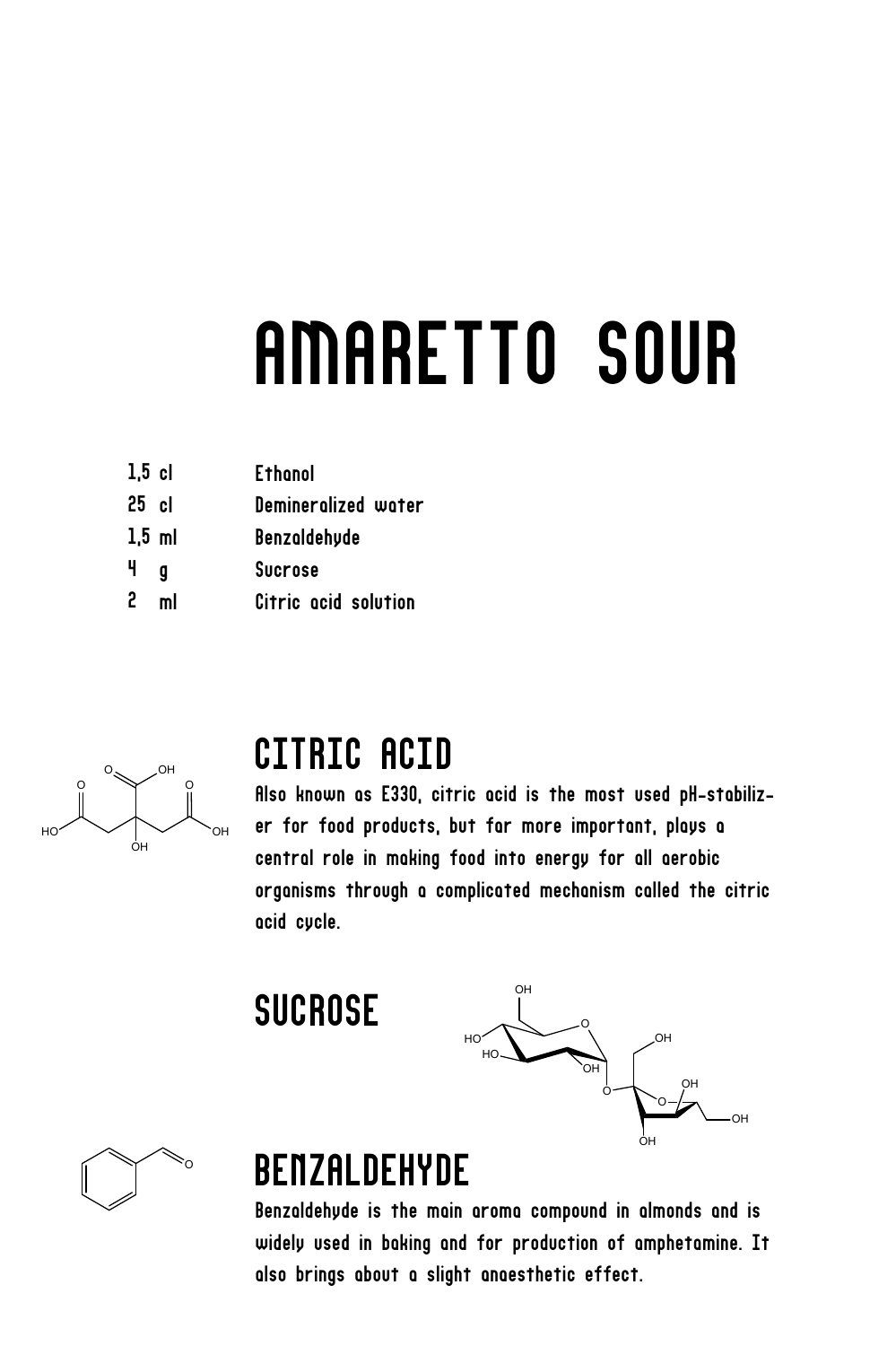## CAIPIRINHA

| 5<br>cl | Cachaça |
|---------|---------|
|---------|---------|

Sugar Lime

4 g

Half

Frozen red cabbage juice

Cut the lime in 4 and muddle with sugar. Fill the glass with crushed ice. Add the cochoco. Place the frozen cabbage in the center.

When melting, the cabbage will get in contact with the lime and turn red.

### **CYANIDIN**

Cyanidin gives red cabbage its characteristic color. When placed in an acidic solution, the molecule takes up more and more protons, transforming it to new compounds with different colours. This makes cyanidin a great pH-indicator.

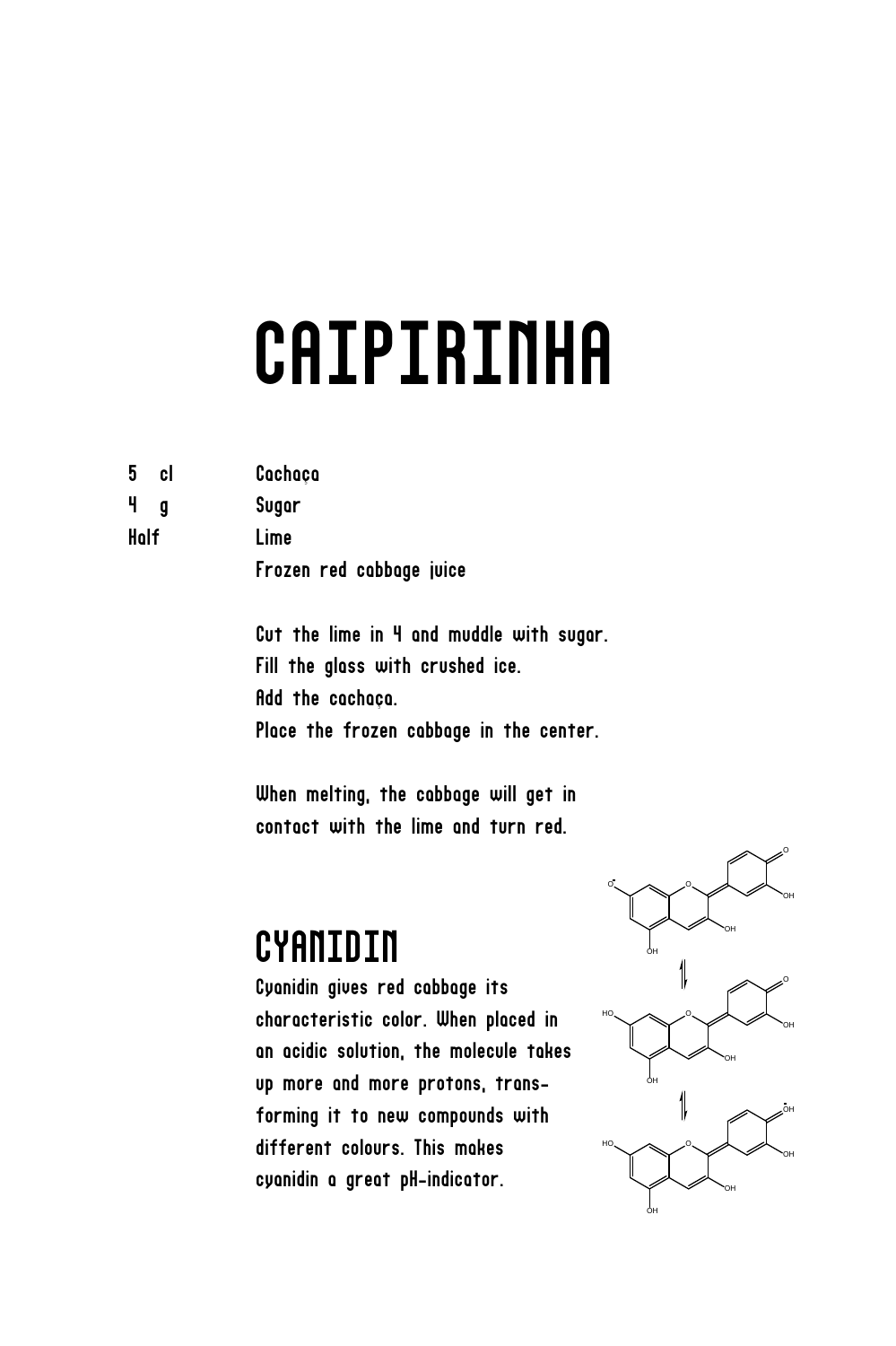### **GRASSHOPPER**

- $3$  cl Creme de mente
- 3 cl Creme de cacao
- 3 cl Cream
- g Nitrous oxide

Place liquids in a cream whipper and place in freezer. When cooled, ad the nitrous oxide and dispense onto a plate. Springle with chocolate shavings for garnish.



### THEOBROMINE

Chocolate, cola and tea contain this charming and slightly addictive molecule very simular to caffeine, but more stimulating for the heart and libido and less for the nervous system. It decreases the blood pressure, lowers the symptoms of astma and is a effective cough reducer.

# OH

### MENTHOL

The reason why mint gives you a sensation of fresh coldness is because of the menthol. We all have a protein receptor in our mouths called TRPM. When beeing exposed to low degrees, the receptor activates, and fires an action potential, informing our brains about the coldness. Menthol also activates this receptor, but the brain can't decipher between the different stimuli and therefore interprets the signal as coldness.

ï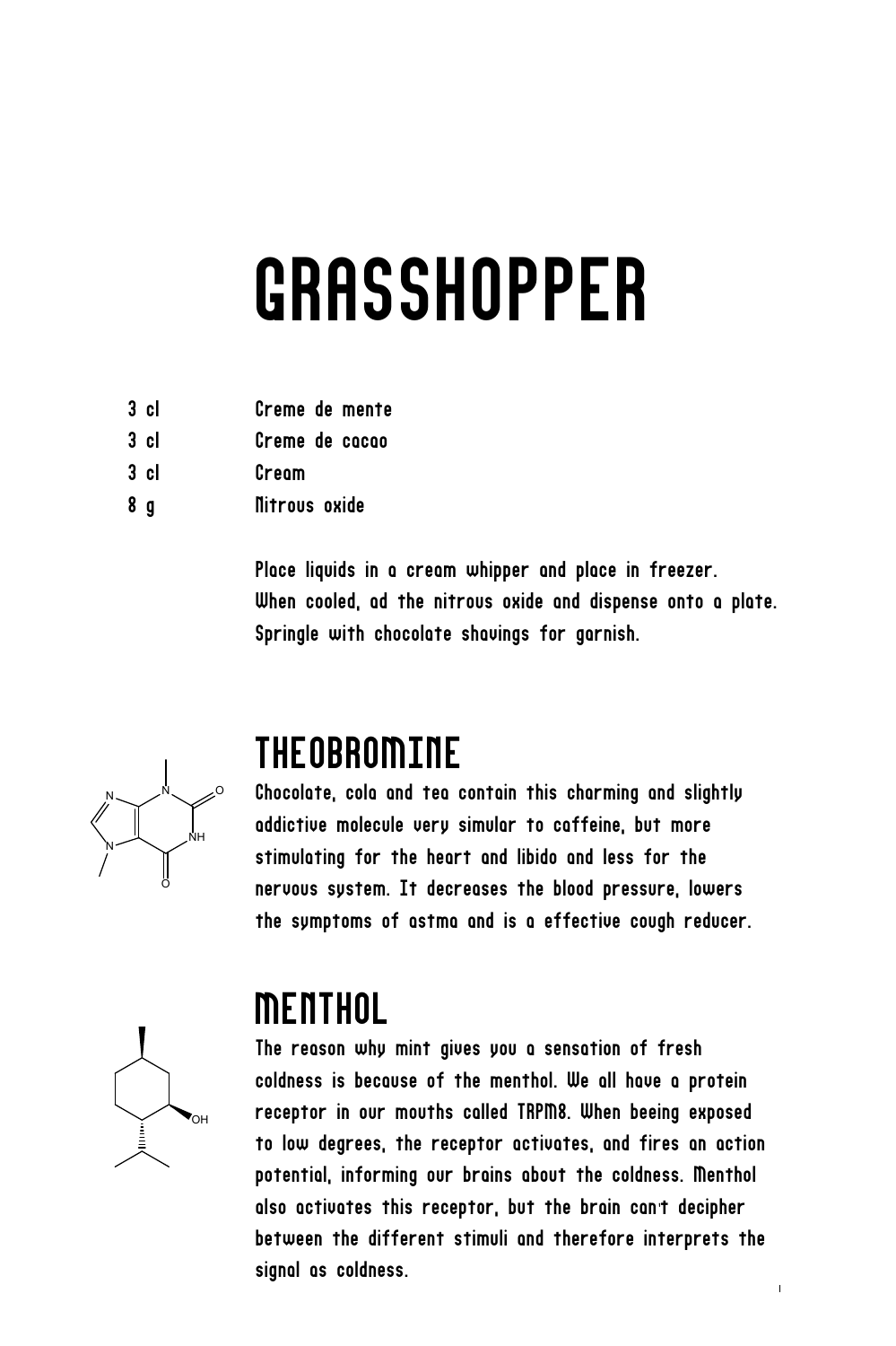# ESPRESSO MARTINI

- 3 cl Coffee infused vodka
- 3 cl Kalua
- 3 cl Espresso

Mix the ingredients and cool down to -15 degrees. Do not fill the container completely. When ready, shake violently and serve in a coupe.



### CAFFEINE

Caffeine blocks the neurotransmitter adenosine, which inhibits arousal and induces sleep.